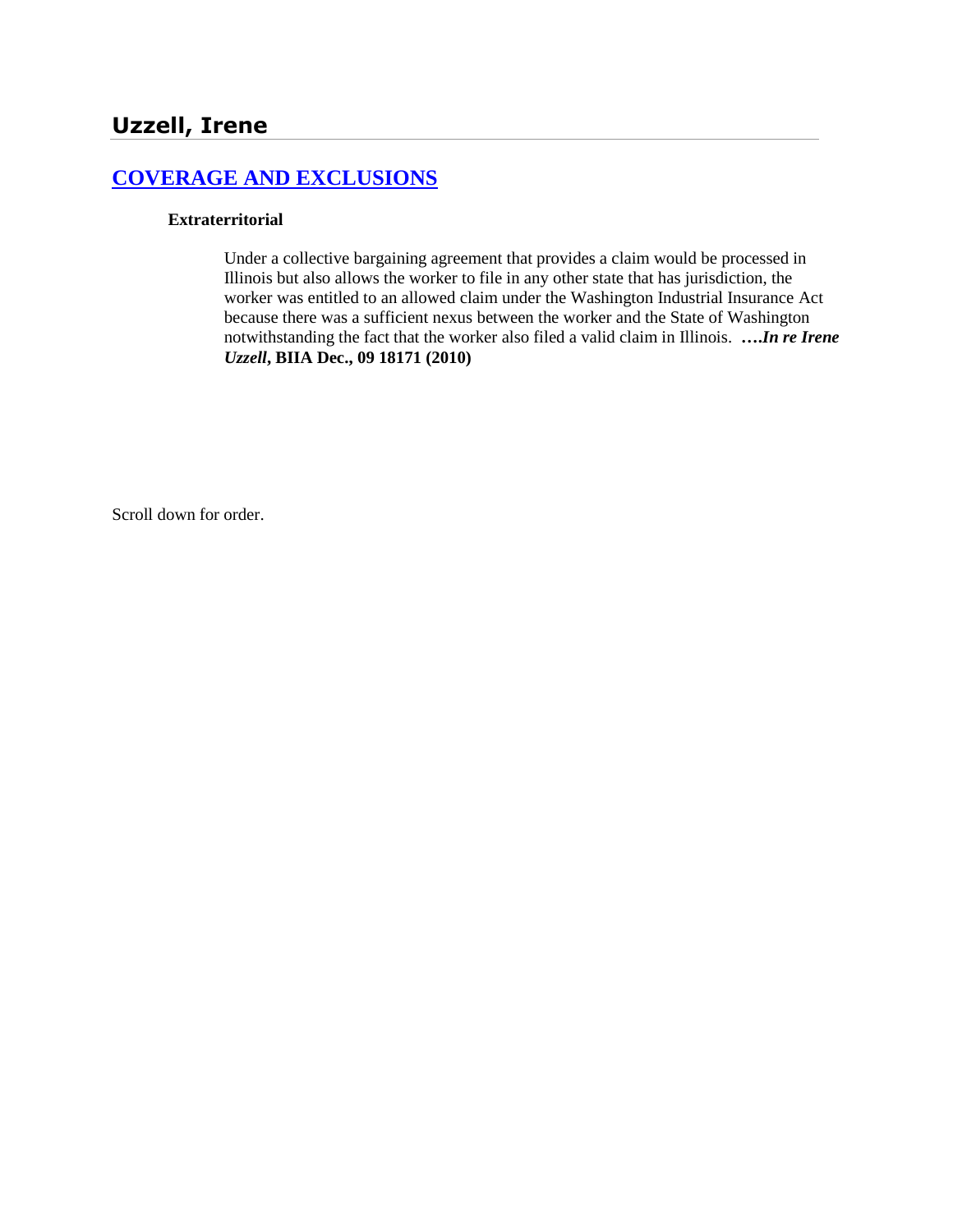### **BEFORE THE BOARD OF INDUSTRIAL INSURANCE APPEALS STATE OF WASHINGTON**

**)**

**IN RE: IRENE M. UZZELL ) DOCKET NO. 09 18171**

**CLAIM NO. W-871430 ) DECISION AND ORDER**

APPEARANCES:

Claimant, Irene M. Uzzell, Pro Se

Self-Insured Employer, United Airlines, Inc., by The Law Office of Robert M Arim, PLLC, per Robert M. Arim

Department of Labor and Industries, by The Office of the Attorney General, per Richard A. Becker, Assistant

The employer, United Airlines, Inc., filed an appeal with the Board of Industrial Insurance Appeals on July 30, 2009, from an order of the Department of Labor and Industries dated May 28, 2009. In this order, the Department canceled its order dated December 3, 2008, in which it denied the claim for the reason that the claim was not filed within one year after the day upon which the alleged injury had occurred, and ordered that "This injury is allowed." The Department order is **AFFIRMED**.

### **DECISION**

As provided by RCW 51.52.104 and RCW 51.52.106, this matter is before the Board for review and decision. The employer and Department filed timely Petitions for Review of a Proposed Decision and Order issued on August 23, 2010, in which the industrial appeals judge affirmed the Department order dated May 28, 2009. The Department also filed a Response to the Self-Insured Employer's Petition for Review.

The Board has reviewed the evidentiary rulings in the record of proceedings and finds that no prejudicial error was committed. The rulings are affirmed.

We have granted review to amplify the discussion, findings, and conclusion necessary to resolve all of the issues raised by this appeal and to correct an error in the description of the result in the first paragraph of the Proposed Decision and Order. Because the Department's order allowed the claim, the self-insured employer's Notice of Appeal raises significant issues in addition to the question of timeliness of filling of the Application for Benefits. These issues involve the application of RCW 51.12.120 to the facts of this appeal in determining extraterritorial coverage.

1

2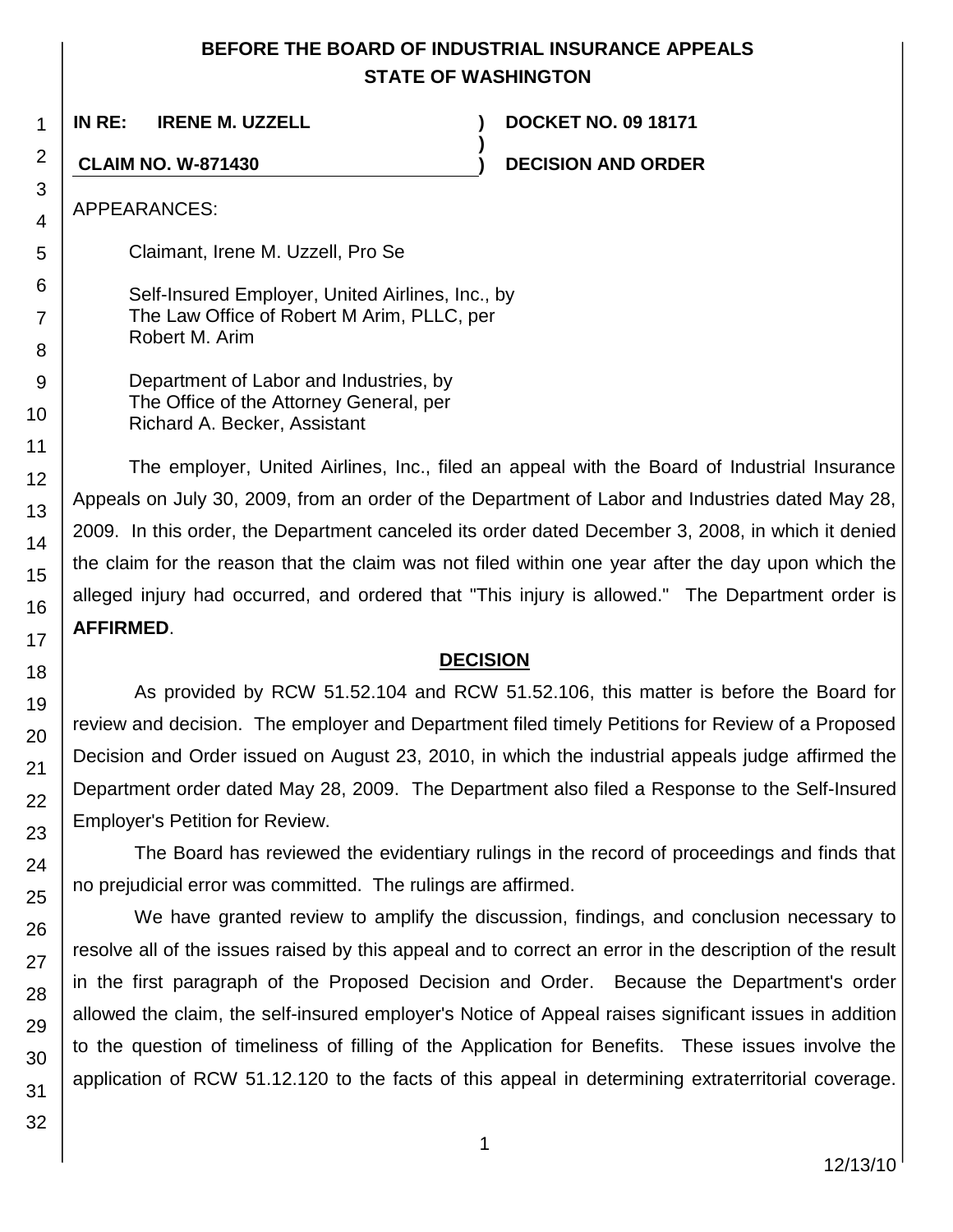1 2 3 We must determine whether Ms. Uzzell employment was "principally localized in this state" under RCW 51.12.120(1)(a) and  $(5)(a)$ , and RCW 51.12.120(6), and the effect of the provisions of the union contract, Exhibits 8, and 9.

4 5 6 7 8 9 10 11 12 13 14 15 16 17 18 19 20 We agree with our industrial appeals judge's decision determining that the Application for Benefits was filed in a timely fashion when it was filed with the self-insured employer, and with its third-party administrator, Gallagher Bassett, prior to February of 2005. Our Decision and Order, *In re Marilyn Lucas-Brown,* Dckt. No. 08 15792 (May 18, 2009), determines the issue of timeliness of filing an Application for Benefits in a case with facts that are essentially identical to those presented by this appeal. The claimant's employment was with the same self-insured employer, United Airlines, the job of flight attendant was the same, and the timing and the manner in which the Application for Benefits was filed was the same. The only significant difference is in the terms of the Department orders that are the subject of these appeals, and in the party filling the appeal. The *Lucas-Brown* appeal was filed by the claimant from a Department order that rejected the claim for the reason that the Application for Benefits was not filed within one year after the day on which the industrial injury occurred. Accordingly, in that appeal our scope of review was limited to the issue of timeliness of filing of the Application for Benefits. This appeal was filed by the self-insured employer from a Department order that canceled an order dated December 3, 2008, denying the claim for the reason that the claim was not filed within one day after the day upon which the alleged injury had occurred, and ordered that "This injury is allowed." This appeal raises several issues that were not before us as in *Lucas-Brown*. In *Lucas-Brown,* we noted:

In arguing the motion before the Board and also in the Employer's Response to the Claimant's Petition for Review, the self-insured employer called the Board's attention to RCW 51.12.120(6), which states:

> A worker whose duties require him or her to travel regularly in the service of his or her employer in this and one or more other states may agree in writing with his or her employer that his or her employment is principally localized in this or another state, and, unless the other state refuses jurisdiction, the agreement shall govern as to any injury occurring after the effective date of the agreement.

28 29 30 31 32 The Department has not decided whether this section of the statute applies to Ms. Lucas-Brown's situation, and if it does apply, whether it precludes her from receiving benefits in Washington State. Our jurisdiction is limited to review Department decisions specified in the order on appeal. As we did in the prior claim, we decline to address that issue until the Department first decides it. *Lenk v. Department of Labor & Indus.*, 3 Wn. App. 977 (1970).

*Lucas-Brown* at 4.

21 22

23

24

25

26

27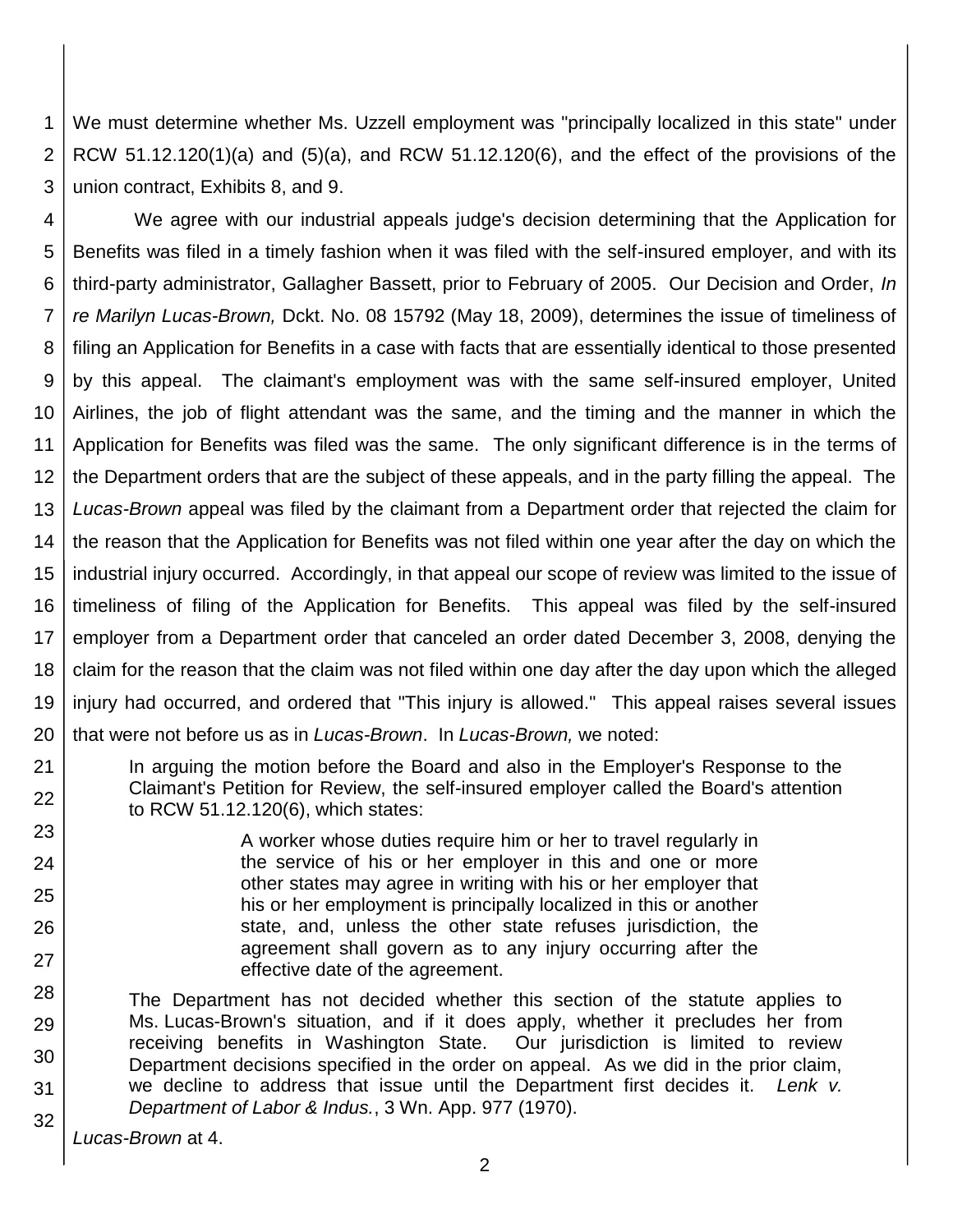2 3 4 5 6 7 8 9 10 In the order allowing the claim that is the subject of this appeal, the Department determined issues relating to the application of RCW 51.12.120 to the facts of this claim in a manner favorable to the claimant. Accordingly, the self-insured employer's appeal puts the Department's determinations regarding the application of RCW 51.12.120 at issue. United Airlines contends that Ms. Uzzell has failed to meet the provisions of RCW 51.12.120 in claiming extra territorial coverage. United argues that under the union contract the claimant had accepted Illinois coverage and benefits, and that this deprived her of a right to make a claim in Washington. The self-insured employer also argues that the claimant did not meet the standards set forth in RCW 51.12.120(5)(a), regarding the locus of her employment.

11 12 13 14 15 16 17 The relevant provisions regarding extraterritorial coverage for this worker are RCW 51.120(1)(a) and (5)(i). RCW 51.120(1)(a) supports coverage if a workers "employment is principally localized in this state." RCW 51.120(5)(i) defines employment principally localized in this state as when a worker's "employer has a place of business in this . . . state and . . . she regularly works at or from the place of business. . .." United has a place of business at SeaTac Airport and all of Ms. Uzzell's work activities commenced at that airport. Ms. Uzzell's employment was principally localized in the state of Washington.

18 19 20 21 22 23 24 25 26 27 28 29 The other issue raised relates to the provisions of RCW 51.12.120(6) and the union contract. (Exhibit 9.) RCW 51.12.120(6) provides that "[a] worker whose duties require him or her to travel regularly in the service of his or her employer in this and one or more other states may agree in writing with his or her employer that his or her employment is principally localized in this or another state, and, unless the other state refuses jurisdiction, the agreement shall govern as to any injury occurring after the effective date of the agreement." Section 29 A 1 of the union contract does not identify where the worker's employment is principally localized; it simply states that the contract of hire "is made within the state of Illinois" and that "The state of Illinois Workers Compensation Act…have jurisdiction and process including . . . all injuries . . . arising out of the course of . . . employment." Section 29 A 2 of the union contract provides that "[n]otwithstanding the above paragraph, Flight Attendants shall retain the rights to pursue these benefits in any other state . . . which also has jurisdiction."

30 31 The union contract provisions do not identify where Ms. Uzzell's employment was principally localized. Where Ms. Uzzell's employment was principally localized must be determined using the

32

1

3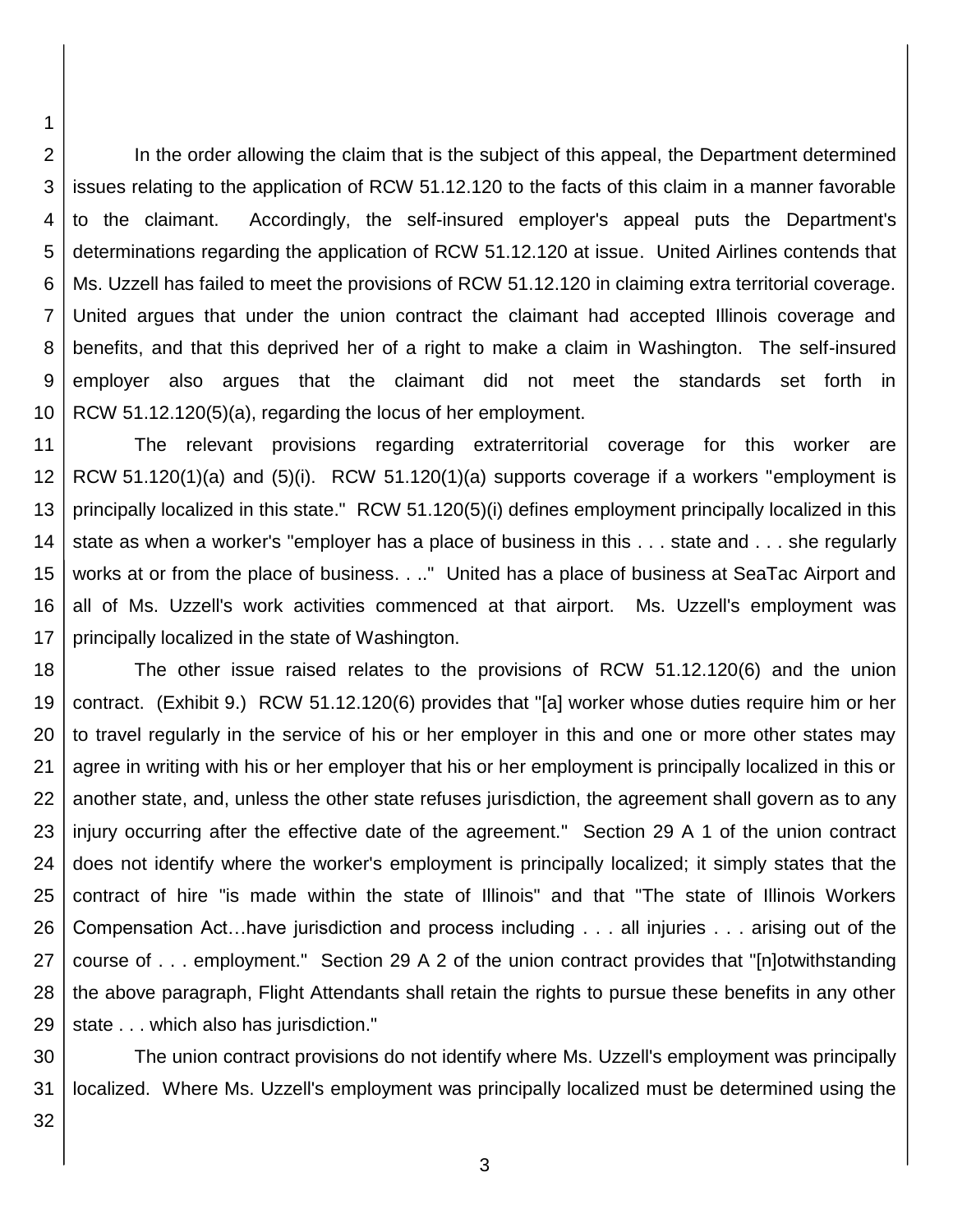- 1 2 provision of RCW 51.120(1)(a) and (5)(i). Those provisions clearly identify the state of Washington as the place where Ms. Uzzell's employment was principally localized.
- 3 4 Regarding concerns of possible duplication of benefits due to prior administration of this claim in Illinois, we note RCW 51.12.120(2) provides that:
	- The payment or award of compensation or other recoveries, including settlement proceeds, under the workers' compensation law of another state, territory, province, or foreign nation to a worker or his or her beneficiaries otherwise entitled on account of such injury to compensation under this title shall not be a bar to a claim for compensation under this title if that claim under this title is timely filed. If compensation is paid or awarded under this title, the total amount of compensation or other recoveries, including settlement proceeds, paid or awarded the worker or beneficiary under such other workers' compensation law shall be credited against the compensation due the worker or beneficiary under this title.

5

6

7

8

9

10

19

20

21

22

23

24

25

26

27

28

29

30

31

32

11 12 13 This provision protects the self-insured employer from having to pay amounts that have already been paid while the claim was being administered in the state of Illinois, while providing the worker the option of seeking benefits under the Washington Industrial Insurance Act.

14 15 16 17 18 Ms. Uzzell has established that she timely filed an Application for Benefits; that she was acting in the course of her employment with United Airlines when she suffered an industrial injury in Denver, Colorado; and that she was entitled to extraterritorial coverage as her employment was principally localized in the state of Washington. The Department order dated May 28, 2009, is correct and is affirmed.

# **FINDINGS OF FACT**

- 1. On May 2, 2008, the claimant, Irene M. Uzzell, filed an Application for Benefits with the Department of Labor and Industries, in which she alleged that on December 16, 2004, while in the course of her employment with United Airlines, Inc., she sustained an injury to her right knee. On December 3, 2008, the Department issued an order in which it denied the claim for failure to file within one year of injury. On January 21, 2009, the claimant filed a protest and on May 28, 2009, the Department canceled the December 3, 2008 order and allowed the claim.
	- On July 27, 2009, the employer filed a protest with the Department to the May 28, 2009 order. On July 30, 2009, the Department forwarded the protest to the Board of Industrial Insurance Appeals as a direct appeal. On August 4, 2009, the Board issued an Order Granting Appeal under Docket No. 09 18171, and agreed to hear the appeal.
- 2. On December 16, 2004, Irene M. Uzzell, sustained an industrial injury to her right knee when she slipped and fell on ice during the course of her employment with United Airlines, Inc., in Denver Colorado. Her condition required medical treatment.
	- 4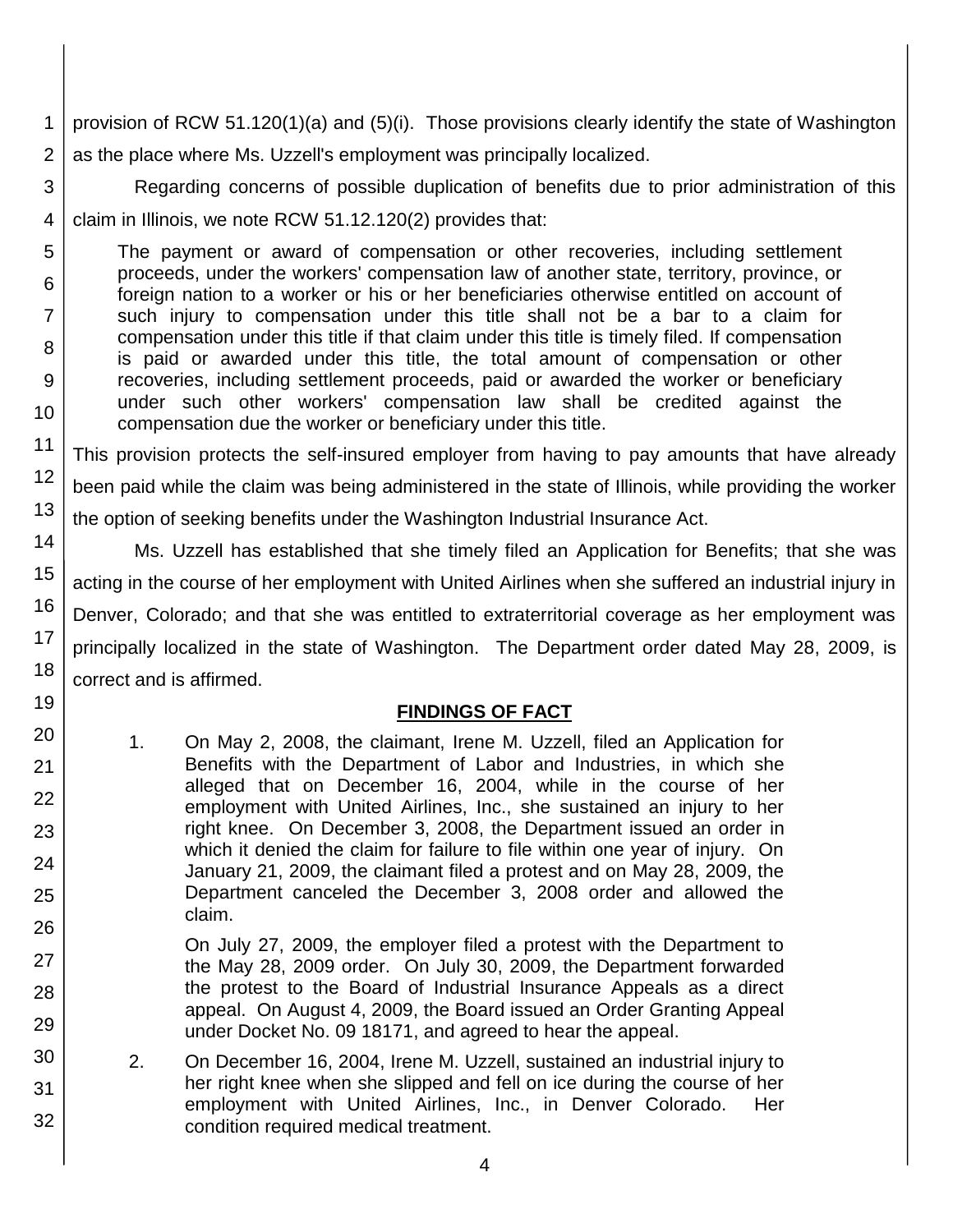3. During all times relevant to this appeal, United Airlines had a place of business at SeaTac Airport, and all of Ms. Uzzell's work activities commenced at that location.

1

2

3

4

5

6

7

8

9

10

11

12

13

14

15

16

17

18

19

20

21 22

23

24

25

26

27

28

29

30

31

32

- 4. Ms. Uzzell's employment with United Airlines during all times relevant to this appeal was principally localized in the state of Washington.
- 5. On December 23, 2004, Ms. Uzzell filed a Worker's Compensation First Report of Injury to her supervisor at SeaTac Airport. United Airlines, Inc. is a self-insured employer.
- 6. On December 23, 2004, Ms. Uzzell's supervisor forwarded the report of injury to the third-party administrator as contained in the Notification of Occupational Injury/Illness Form.
- 7. On February 1, 2005, the third-party administrator for United Airlines, Inc., sent an Acceptance Letter to Ms. Uzzell of her claim and notified Ms. Uzzell that the claim would be processed under the Illinois Worker's Compensation Act pursuant to Section 29 of the Flight Attendant's Collective Bargaining Agreement.
- 6. Section 29 of the Flight Attendant's Collective Bargaining Agreement provides in part that Flight Attendants retain the rights to pursue worker's compensation benefits in any other state which also has jurisdiction, and does not contain a provision identifying where Flight Attendants employment was principally localized.
- 7. Ms. Uzzell has been receiving benefits under Illinois Claim No. 016777-172234-WC-01.
- 8. On March 12, 2008, Ms. Uzzell completed and submitted Washington form, SIF-2, to the self-insured employer which was forwarded to the Department of Labor and Industries on May 2, 2008 and was assigned Claim No. W-871430 for the industrial injury of December 16, 2004.

### **CONCLUSIONS OF LAW**

- 1. The Board of Industrial Insurance Appeals has jurisdiction over the parties to and the subject matter of this appeal.
- 2. Ms. Uzzell's employment with United Airlines, during all times relevant to this appeal, was principally localized in the state of Washington, within the meaning of RCW 51.120(1)(a) and RCW 51.120 (5)(i).
- 3. Ms. Uzzell's industrial injury occurred during the course of employment with United Airlines, while she was entitled to extraterritorial coverage under the Washington Industrial Insurance Act, under the provisions of RCW 51.120.
- 2. Irene M. Uzzell filed an Application for Benefits with United Airlines, Inc., her self-insured employer, on December 23, 2004, within one year of the day on which she sustained an injury, within the meaning of RCW 51.28.020 and RCW 51.28.050.